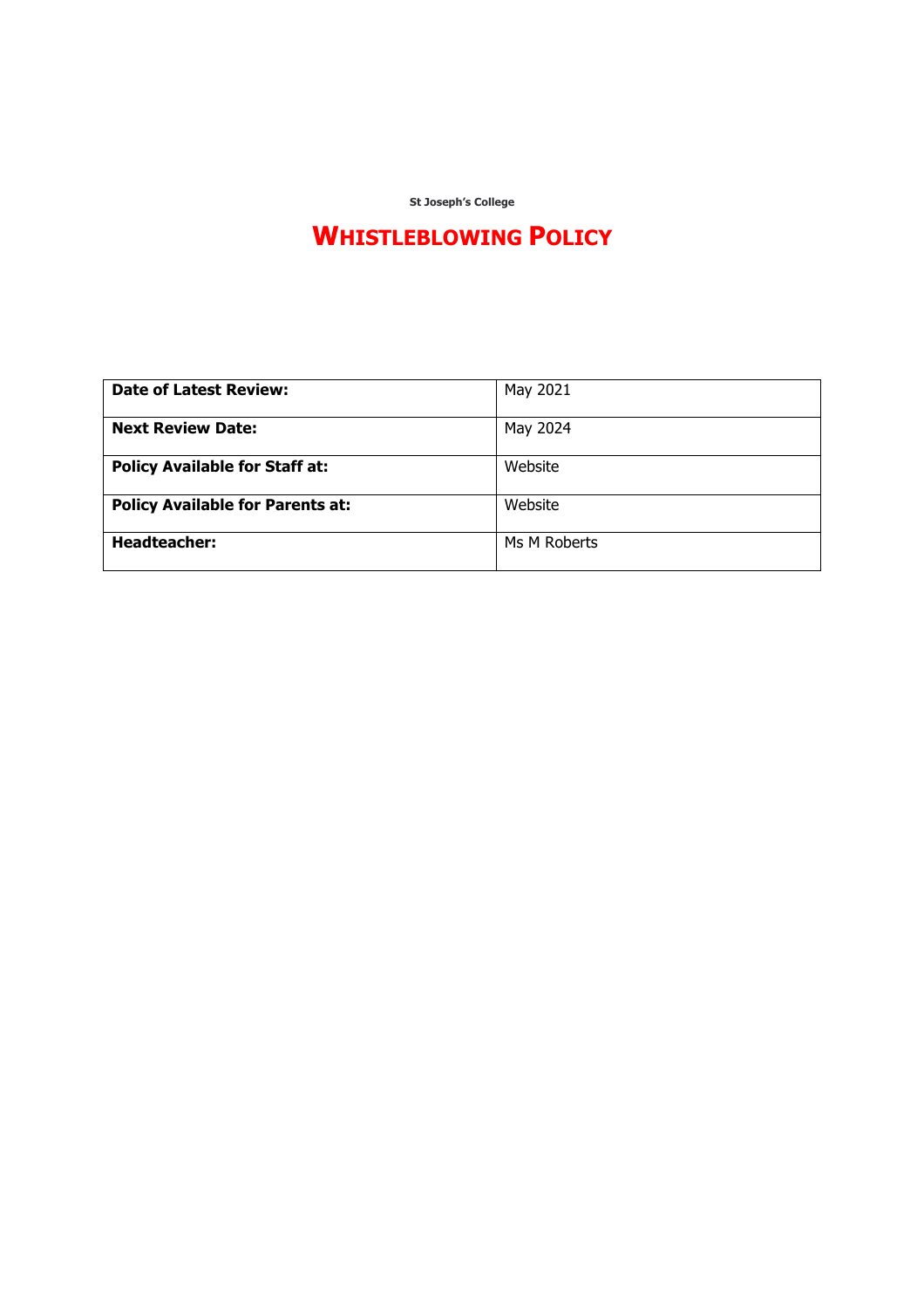# Whistle-Blowing Policy and Procedure

### 1. Purpose

1.1. To set out the Governing Board's policy and procedure for dealing with concerns raised by employees which relate to suspected wrongdoing or dangers at work (see paragraph 3). Allegations of child abuse against teachers and other staff and volunteers is be dealt with in accordance with Keeping Children Safe in Education statutory guidance for schools and colleges.

### 2. Background

- 2.1. As employees are often the first to realise that there may be something wrong within the school, it is important that they feel able to express their concerns without fear of harassment or victimisation. Otherwise they may find it easier to ignore the concern rather than report it. The Public Interest Disclosure Act 1998 recognises this fact and is designed to protect employees, who make certain disclosures of information in 'the public interest', from detriment and/or dismissal. This policy builds on the provisions of the Act.
- 2.2. The Governing Board is committed to the highest possible standard of operation, probity and accountability. In line with that commitment, employees, officers, consultants, contractors, volunteers, casual workers and agency workers with serious concerns are encouraged to come forward and voice those concerns. This policy document makes it clear that employees can do so without fear of reprisals; it is intended to encourage and enable employees to raise serious concerns within the school rather than overlooking a problem or alerting anyone external to the school.
- 2.3. This policy does not form part of any employee's contract of employment and it may be amended at any time.

### 3. Aims of the Policy

- 3.1. This policy aims to:
	- provide avenues for employees to raise concerns internally as a matter of course, and receive feedback on any action taken
	- provide for matters to be dealt with quickly and appropriately; and ensure that concerns are taken seriously and treated consistently and fairly
	- reassure employees that they will be protected from reprisals or victimisation for whistle-blowing where they have a genuine concern
	- allow employees to take the matter further if they are dissatisfied with the Governing Board's response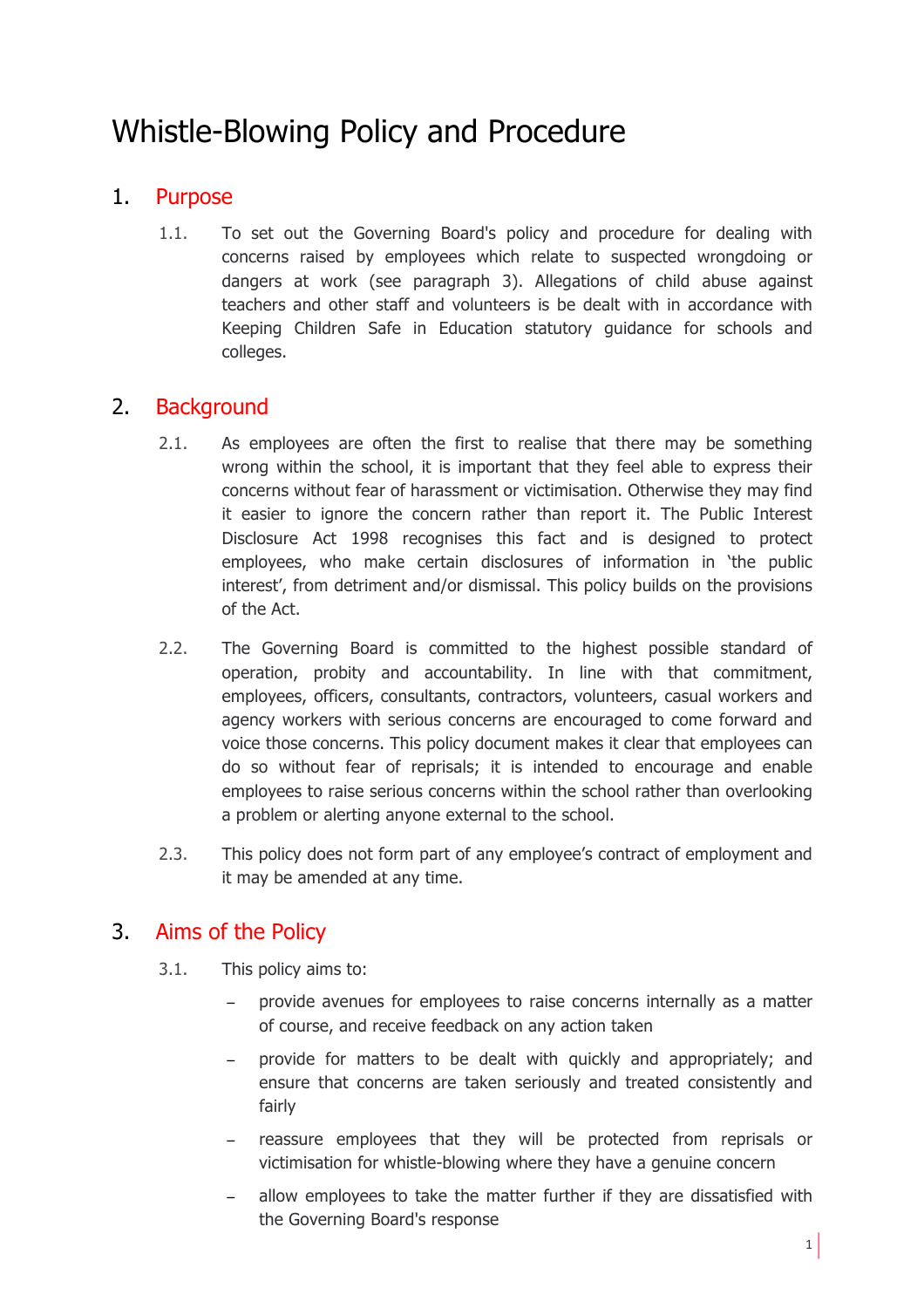- 3.2. A **whistleblower** is a person who raises a genuine concern relating to the matters below. If employees have any genuine concerns related to suspected wrongdoing or danger affecting any of our activities (a whistleblowing concern) they should report it under this policy. **Whistleblowing** is the disclosure of information which relates to suspected wrongdoing or dangers at work. This may include:
	- criminal activity
	- − miscarriages of justice
	- − danger to health and safety
	- − damage to the environment
	- failure to comply with any legal or professional obligation or regulatory requirements
	- − bribery
	- financial fraud or mismanagement
	- − negligence
	- − breach of our internal policies and procedures
	- conduct likely to damage our reputation
	- − unauthorised disclosure of confidential information
	- − public examination fraud
	- the deliberate concealment of any of the above matters.
- 3.3. Before initiating the procedure employees should consider the following:
	- − the responsibility for expressing concerns about unacceptable practice or behaviour rests with all employees
	- employees should use line manager or team meetings and other opportunities to raise questions and seek clarification on issues which are of day-to-day concern
	- whilst it can be difficult to raise concerns about the practice or behaviour of a colleague, employees must act to prevent an escalation of the problem and to prevent themselves being potentially implicated.
- 3.4. This policy should not be used for complaints about an employee's personal circumstances, such as the way they have been treated at work. In these cases an employee should use the school's Grievance Procedure (or antiharassment and bullying policy as appropriate); if the matter relates to salary, the salary review procedures documented in the school's pay policy.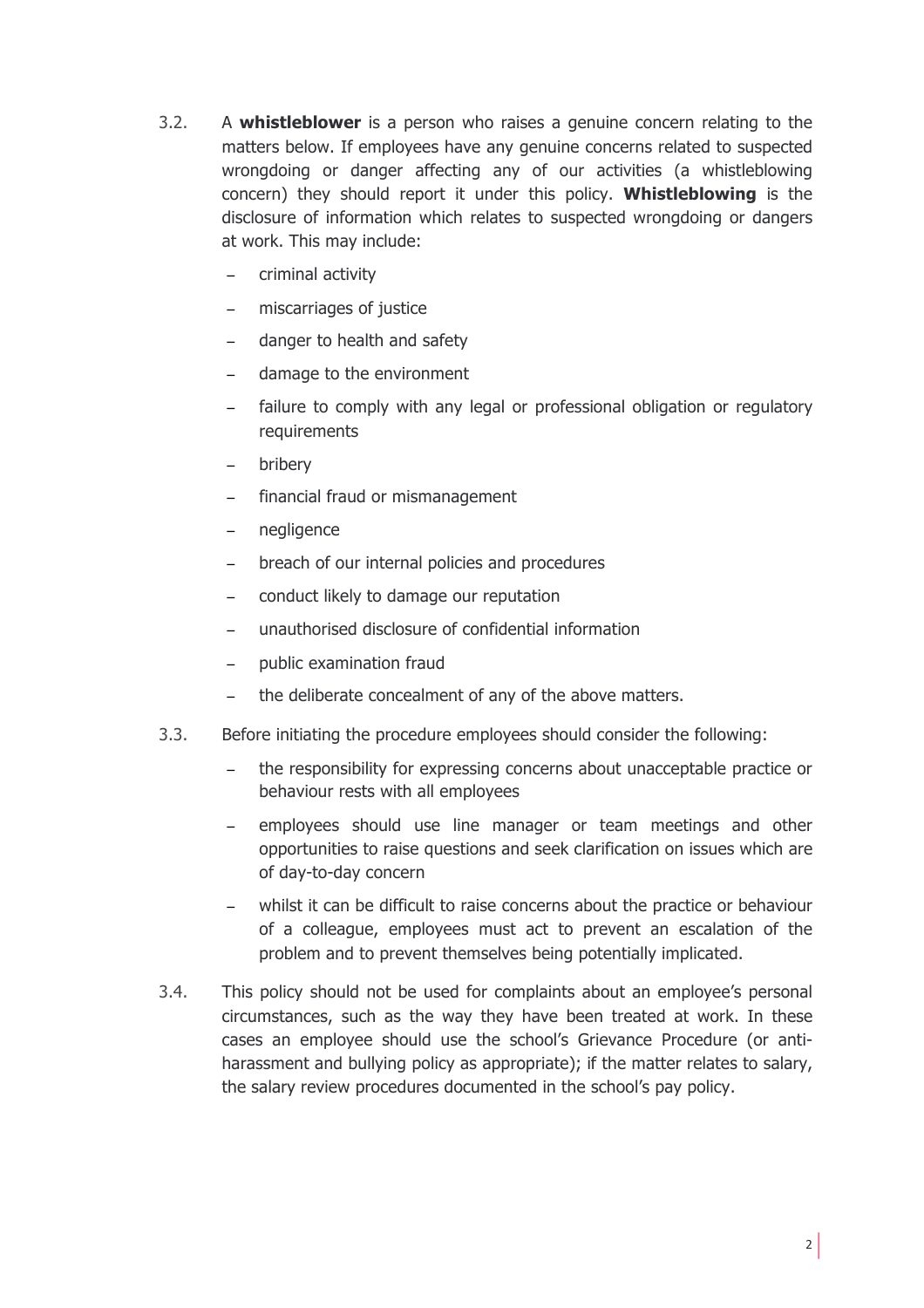### 4. Safeguards

#### 4.1 **Harassment or Victimisation**

- 4.1.1. The Governing Board recognises that the decision to report a concern can be a difficult one to make, not least because of the fear of reprisal from those responsible for the malpractice. The Governing Board will not tolerate harassment or victimisation and will take action to protect employees when they have a genuine concern.
- 4.1.2. This does not mean that if an employee is already the subject of internal procedures such as disciplinary or redundancy, that those procedures will be halted as a result of that employee raising a concern under the whistleblowing policy.

#### **4.2. Confidentiality**

- 4.2.1. We hope that employees will feel able to voice whistleblowing concerns openly under this policy. The Governing Board will make every effort to protect an employee's identity if confidentiality is requested.
- 4.2.2. As indicated above, identity will be protected as far as possible, but should the investigation into the concern require the employee to be named as the source of the information, that this will be discussed with the employee before their name is disclosed.

#### **4.3. Anonymous Allegations**

- 4.3.1. Employees are encouraged to put their name to an allegation. Proper investigation may be more difficult or impossible if we cannot obtain further information and it is also more difficult to establish whether allegations are credible. Anonymous allegations will be considered at the discretion of the Governing Board. In exercising the discretion, the factors to be taken into account would include:
	- the seriousness of the issues raised
	- the credibility of the concern
	- − the likelihood of confirming the allegation from attributable sources.

#### **4.4. Untrue Allegations**

4.4.1. If an employee makes an allegation where they have a genuine concern, but it is not confirmed by the investigation, no action will be taken against that employee. If, however, we conclude that an employee has made malicious or vexatious allegations, or with a view to personal gain, disciplinary action may be taken against that employee.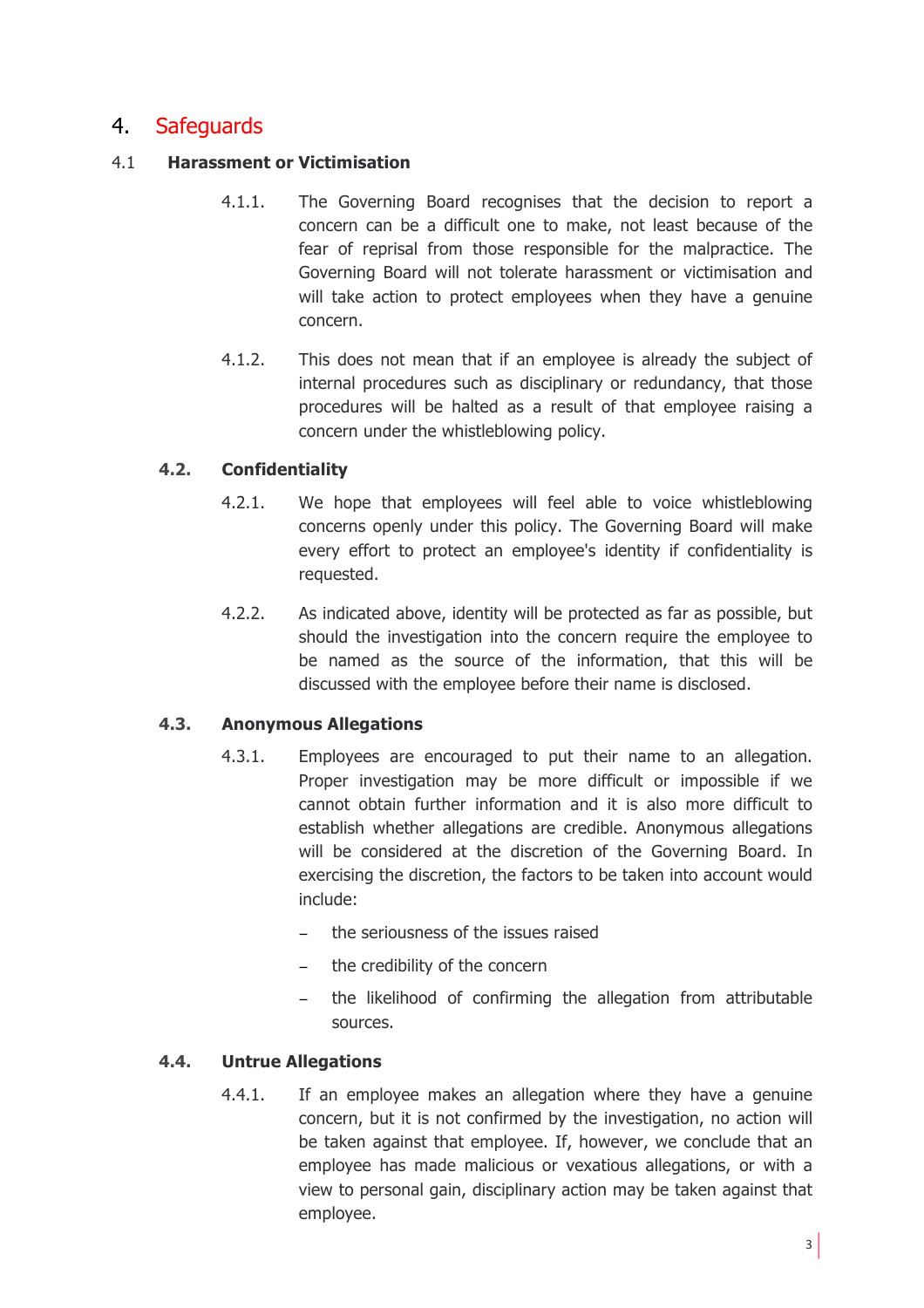#### 4.5 **Unfounded Allegations**

4.4.2. Following investigation, allegations may be confirmed as unfounded. This outcome will be notified to the employee who raised the concern, who will be informed that the Governing Board deems the matter to be concluded and that it should not be raised again unless new evidence becomes available.

#### **4.5. Support to Employees**

4.5.1. It is recognised that raising concerns can be difficult and stressful. Advice and support will be made available, as appropriate, to both the employee/s raising the concerns and any employee/s subject to investigation.

#### 5. How to raise a Concern

- 5.1. To raise a concern, please report directly to a member of the Senior Leadership Team (SLT) or Headteacher. If an employee believes that the Headteacher or an SLT member is involved, please report to the Chair of Governors. If an employee believes that the Chair of Governors or the Governing Board of the school is engaged in an improper course of action, then please refer to section 7 below.
- 5.2. Concerns are better raised in writing. The employee should set out the background and history of the concerns, giving names, dates and places where possible, and the reasons why they are particularly concerned about the situation. If an employee does not feel able to put the concern in writing, they should telephone or meet the appropriate person. It is important that, however the concern is raised, the employee makes it clear that they are raising the issue via the whistle-blowing procedure.
- 5.3. The earlier an employee expresses the concern, the easier it is to take action.
- 5.4. Although an employee is not expected to prove the truth of an allegation, they will need to demonstrate to the person contacted that there are sufficient grounds for the concern.
- 5.5. In some instances, it may be appropriate for an employee to ask the trade union to raise a matter on the employee's behalf.
- 5.6. At each meeting under this policy the employee may bring a colleague or trade union representative. The companion must respect the confidentiality of the disclosure and any subsequent investigation.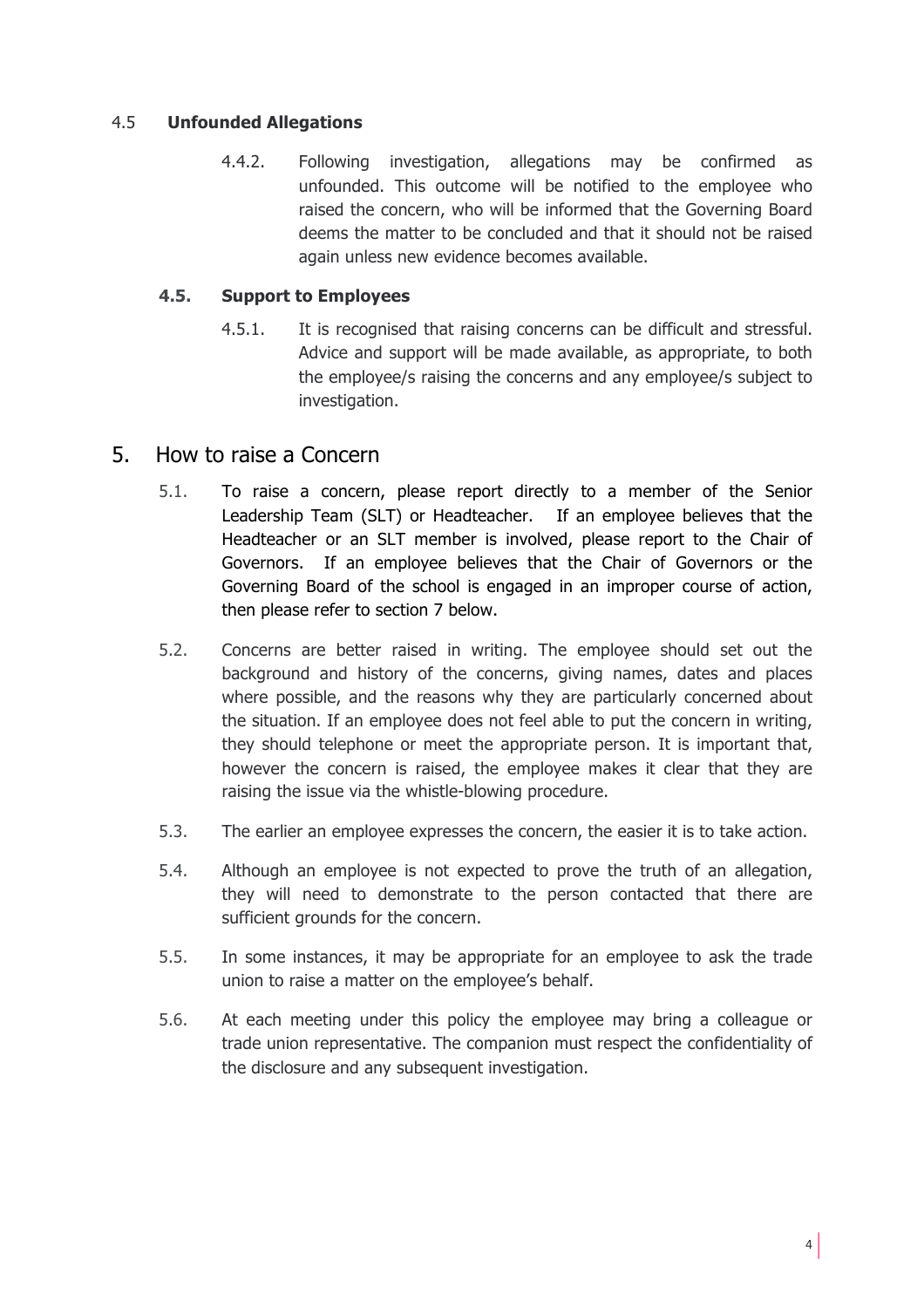### 6. The Role of the Senior Leadership Team (SLT)

- 6.1. An SLT member may be informed by an employee about concern/s and that they are "blowing the whistle" within the procedure in person; or in writing or over the phone.
- 6.2. The SLT member should respond immediately by arranging to meet with the employee to discuss the concern/s as soon as possible.

#### **6.3. Stage One:**

- 6.3.1. At the initial meeting the SLT member should establish that:
	- − there is genuine cause and sufficient grounds for the concern; and
	- the concern has been appropriately raised via the Whistleblowing Policy.
- 6.3.2. The SLT member should ask the employee, to put their concern/s in writing, if they have not already done so. If the employee is unable to do this the SLT member will take down a written summary of their concern/s and provide them with a copy after the meeting. The SLT member should make notes of the discussions with the employee. The employee's letter and/or SLT member's notes should make it clear that the employee is raising the issue via the whistle-blowing procedure and provide:
	- the background and history of the concerns; and
	- names, dates and places (where possible); and
	- the reasons why the employee is particularly concerned about the situation.
- 6.3.3. The employee should be asked to date and sign their letter and/or the notes of any discussion. The SLT member should positively encourage the employee to do this, as a concern expressed anonymously is much less powerful and much more difficult to address, especially if the letter/notes become evidence in other proceedings, e.g. an internal disciplinary hearing.
- 6.3.4. The SLT member should follow the policy as set out above and in particular explain to the employee:
	- − who they will need to speak to in order to determine the next steps (e.g. Headteacher)
	- what steps they intend to take to address the concern
	- how they will communicate with the employee during and at the end of the process. It should be noted that the need for confidentiality may prevent the school giving the employee specific details of any necessary investigation or any necessary disciplinary action taken as a result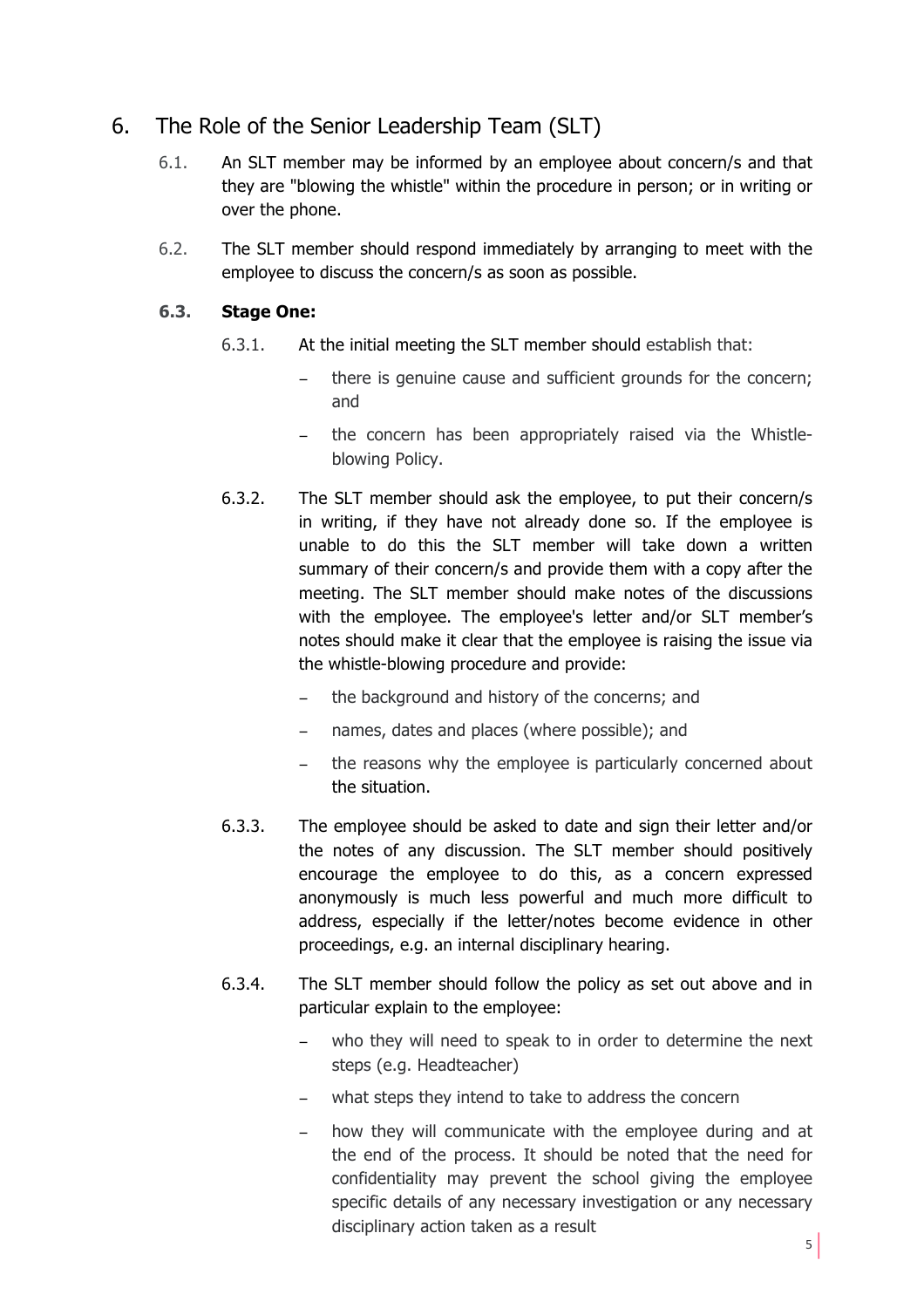- that the employee will receive a written response within ten working days
- that their identity will be protected as far as possible, but should the investigation into the concern require the employee to be named as the source of the information, that this will be discussed with the employee before their name is disclosed
- − that the Governing Board will do all that it can to protect the employee from discrimination and/or victimisation
- that the matter will be taken seriously and investigated immediately
- that if the employee's concern, though raised as a genuine concern, is not confirmed by the investigation, no punitive action will be taken against them
- − if clear evidence is uncovered during the investigation that they have made a malicious or vexatious allegation, disciplinary action may be taken against them
- the investigation may confirm their allegations to be unfounded in which case the Governing Board will deem the matter to be concluded unless new evidence becomes available.

#### **6.4. Stage Two:**

- 6.4.1. Following the initial meeting with the employee, the SLT member should consult with the Headteacher or Chair of Governors to determine whether an investigation is appropriate and, if so, what form it should take. A record should be made of the decisions and/or agreed actions.
- 6.4.2. It may be necessary, with anonymous allegations, to consider whether it is possible to take any further action. When making this decision, the SLT member should take the following factors into account:
	- − the seriousness of the issue/s raised
	- the credibility of the concern/s
	- the likelihood of confirming the allegation/s from attributable sources.
- 6.4.3. In some cases, it may be possible to resolve the concern/s simply, by agreed action or an explanation regarding the concern/s, without the need for further investigation. However, depending on the nature of the concern/s it may be necessary for the concern/s to:
	- be investigated internally
	- be referred to the police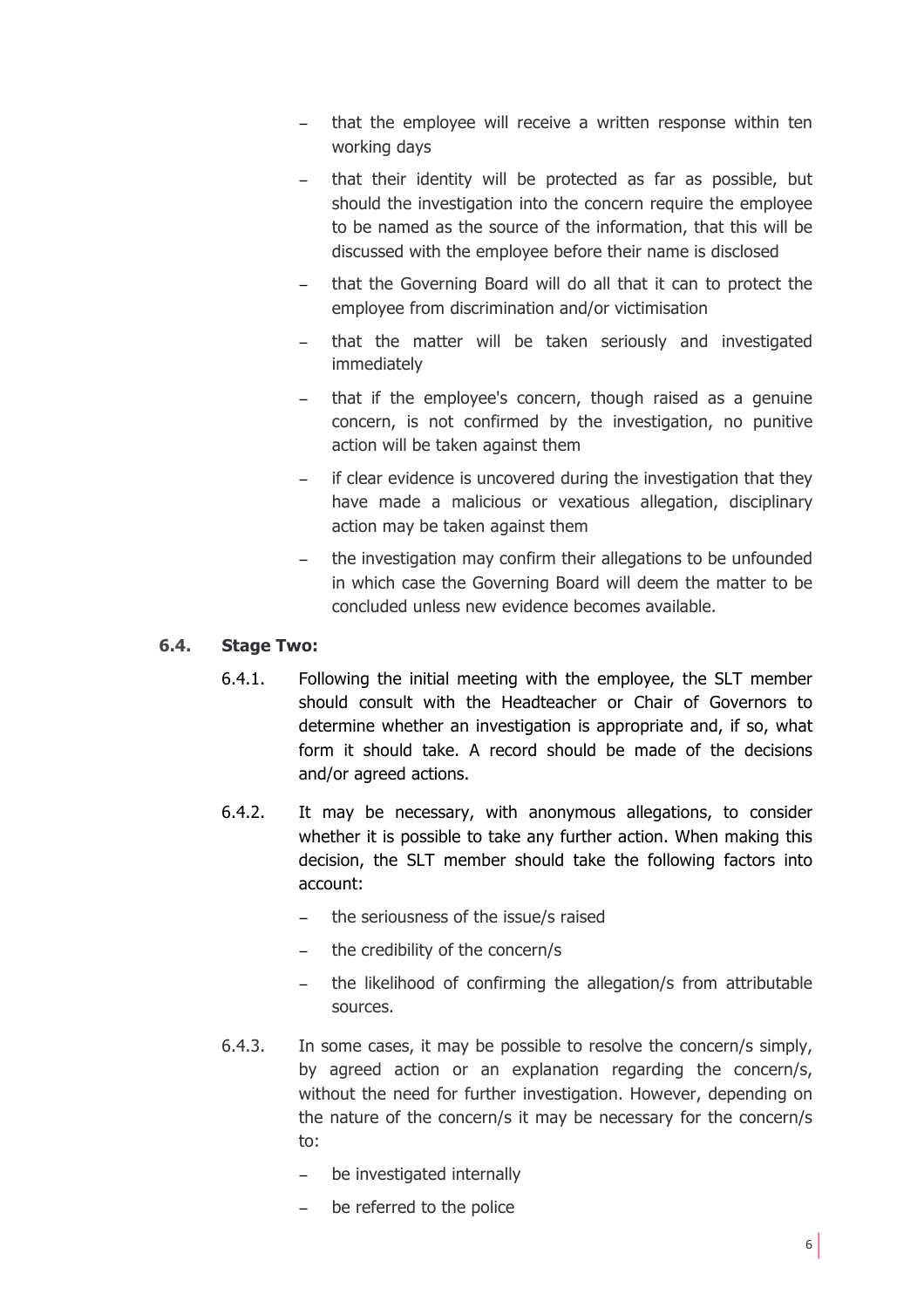- be referred to the external auditor
- form the subject of an independent inquiry.
- 6.4.4. The SLT member should have a working knowledge and understanding of other school policies and procedures, e.g. grievance, disciplinary, harassment, child protection procedures, to ensure that concerns raised by employees are addressed via the appropriate procedure/process.

#### **6.5. Stage Three:**

- 6.5.1. Within ten working days of a concern being received, the manager receiving the concern (at paragraph 5.1 above) must write to the employee:
	- − acknowledging that the concern has been received
	- indicating how they propose to deal with the matter
	- giving an estimate of how long it will take to provide a final response
	- telling the employee whether any initial enquiries have been made
	- − telling the employee whether further investigations will take place, and if not why not
	- letting the employee know when they will receive further details if the situation is not yet resolved.

### 7. Raising Concerns Outside the School

- 7.1. The aim of this policy is to provide an internal mechanism for reporting, investigation and remedying any wrongdoing in the workplace. In most cases the employee should not find it necessary to alert anyone externally. The law recognises that in some circumstances it may be appropriate for the employee to report their concerns to an external body such as a regulator. It will very rarely if ever be appropriate to alert the media. Employees are strongly encouraged to seek advice before reporting a concern to anyone external. If an employee is not satisfied with the Governing Board's response, the manager should ensure that they are made aware with whom they may raise the matter externally:
	- − 'Protect' Tel no: 0207 404 6609\*;
	- − Recognised Trade Union;
	- − Senior LA Officer;
	- − External Auditor;
	- − Relevant professional bodies or regulatory organisations;
	- − Solicitor.